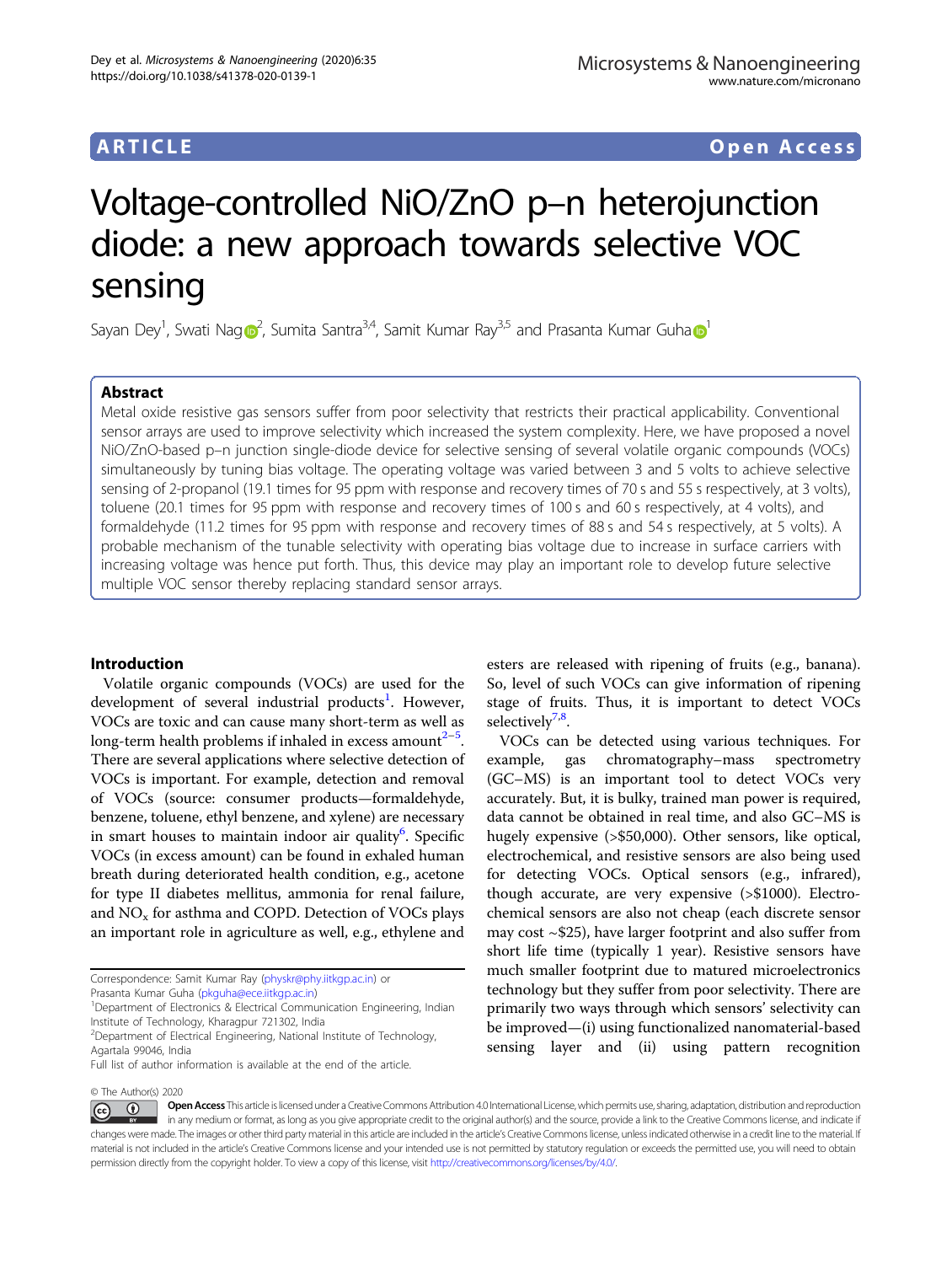techniques. In the first approach, metal oxides are doped with metal nanoparticles (e.g.,  $SnO<sub>2</sub>$  or  $ZnO$  or  $WO<sub>3</sub>$  with Pt, Pd, and Au nanoparticles) $9-11$  $9-11$  $9-11$ , or composites are formed with other metal oxides or two-dimensional materials (e.g., SnO<sub>2</sub>, ZnO with graphene or  $\text{MoS}_2$ )<sup>[12](#page-7-0)–[16](#page-7-0)</sup>. This approach though improves the sensor performance but fails to make sensors fully selective. On the other hand, pattern recognition algorithm can also be used to train sensors and then (using database) detect the unknown  $VOCs<sup>17</sup>$  $VOCs<sup>17</sup>$  $VOCs<sup>17</sup>$ . This is more effective for improving selectivity; however, the approach is complicated and sometimes computer intensive. In fact, most of the VOC sensors available in the market today gives information of total VOC, instead of individual VOC. In this respect, p–n heterojunction diode can play an important role. A p–n diode can also be integrated with CMOS (complementary metal oxide semiconductor) die-like resistive sensor. But the main advantage is, a diode forward bias voltage can be changed to modulate the number of carriers participating in sensing. We believe this can be used to tune the selectivity of the sensor among different VOCs. A p–n nano heterojunction can be formed (both in situ and ex situ) in the crystallite level as well. Several reports demonstrate p–n nano heterojunctions (e.g., NiO-ZnO $^{18,19}$  $^{18,19}$  $^{18,19}$ and NiO-graphene $^{20}$  $^{20}$  $^{20}$ ) as sensors. However, the diode like nonlinear nature is not expected in these cases as it is impossible to take contacts individually from p and n sides and hence the voltage-tunable selectivity cannot be achieved. These films hence behave as conventional resistive sensors. To the best of authors' knowledge, this will be the first report of voltage control selectivity.

In this work, NiO/ZnO-based hetero p–n junction diode was fabricated via environment friendly chemical route for selective detection of VOCs. Here, NiO was fabricated by liquid exfoliation, followed by growth of ZnO nano-forest using low temperature hydrothermal technique. The heterojunction device showed excellent response toward three VOCs. In fact, the sensor showed specific sensing toward 2-propanol, toluene, and formaldehyde at operating voltage of 3, 4, and 5 volts, respectively. The operating temperature was found to be optimum at 300 °C for all the three VOCs. A T-CAD simulation of sensor device was carried out to support the experimental data. A probable sensing mechanism is proposed for the voltage-tunable selectivity of the sensor.

# Materials and methods

### Fabrication of NiO/ZnO heterojunction device

The sensor device was fabricated by evenly growing ZnO hierarchical nanostructures on NiO nano flakes. All chemicals were purchased from Merck India Pvt. Ltd. and were used without further purification. In a typical fabrication process, 0.05 M  $\rm Ni(NO_3)_2$ ·6H<sub>2</sub>O was solubilized in 10 mL deionized (DI) water. To this, 10 mL of 0.1 M NaOH was added dropwise under constant stirring. The resultant precipitate was washed and filtered to obtain pure  $Ni(OH)_2$  that was then dispersed in 20 mL dimethylformamide and sonicated for 8 h to obtain single to few layered flakes of  $Ni(OH)_2$ . Then  $Ni(OH)_2$  film was spin coated on a ITO coated glass.

The ZnO nanostructure layer was grown hydrothermally on  $Ni(OH)_{2}$  film. For growing ZnO, 0.05 M Zn  $(NO<sub>3</sub>)<sub>2</sub>·6H<sub>2</sub>O$  were dissolved in 120 mL DI water. To this, 6 mL 25% NH<sup>3</sup> solution was added under constant stirring until the turbidity disappears. The solution was then transferred to a teflon-lined steel autoclave and the Ni  $(OH)_2$  coated substrate was obliquely immersed in the solution. The solution was then kept at 95 °C for 3 h. The autoclave was allowed to cool at room temperature, and the substrate was washed and dried. Finally, the device was calcined at 450 °C and gold contacts were thermally evaporated to form NiO/ZnO heterojunction-based sensing device. The schematic of the device is illustrated in Fig. 1.

### Gas sensing measurement

The sensing experiment was carried out in a customized air tight gas test setup. The sensor was interfaced with a semiconductor parametric analyzer (Agilent 4156 C along with a test fixture) to measure the real-time change in sensor signal (current). The flow of VOC and dry air were controlled by digital mass flow controllers (MFC: Alicat Inc.). A detailed description of the setup was demonstrated in ref.  $21$ . The baseline of sensor was stabilized by purging dry air for 2 h and then different concentrations (19–95 ppm) of VOCs (viz. 2-propanol, toluene, and formaldehyde) were introduced into the chamber. The operating diode voltage was varied from 3 to 5 volts. The response was calculated by the following formula:

$$
Response = \left(\frac{I_{VOC}}{I_a}\right) \tag{1}
$$

where,  $I_a$  is the current through the sensor in presence of

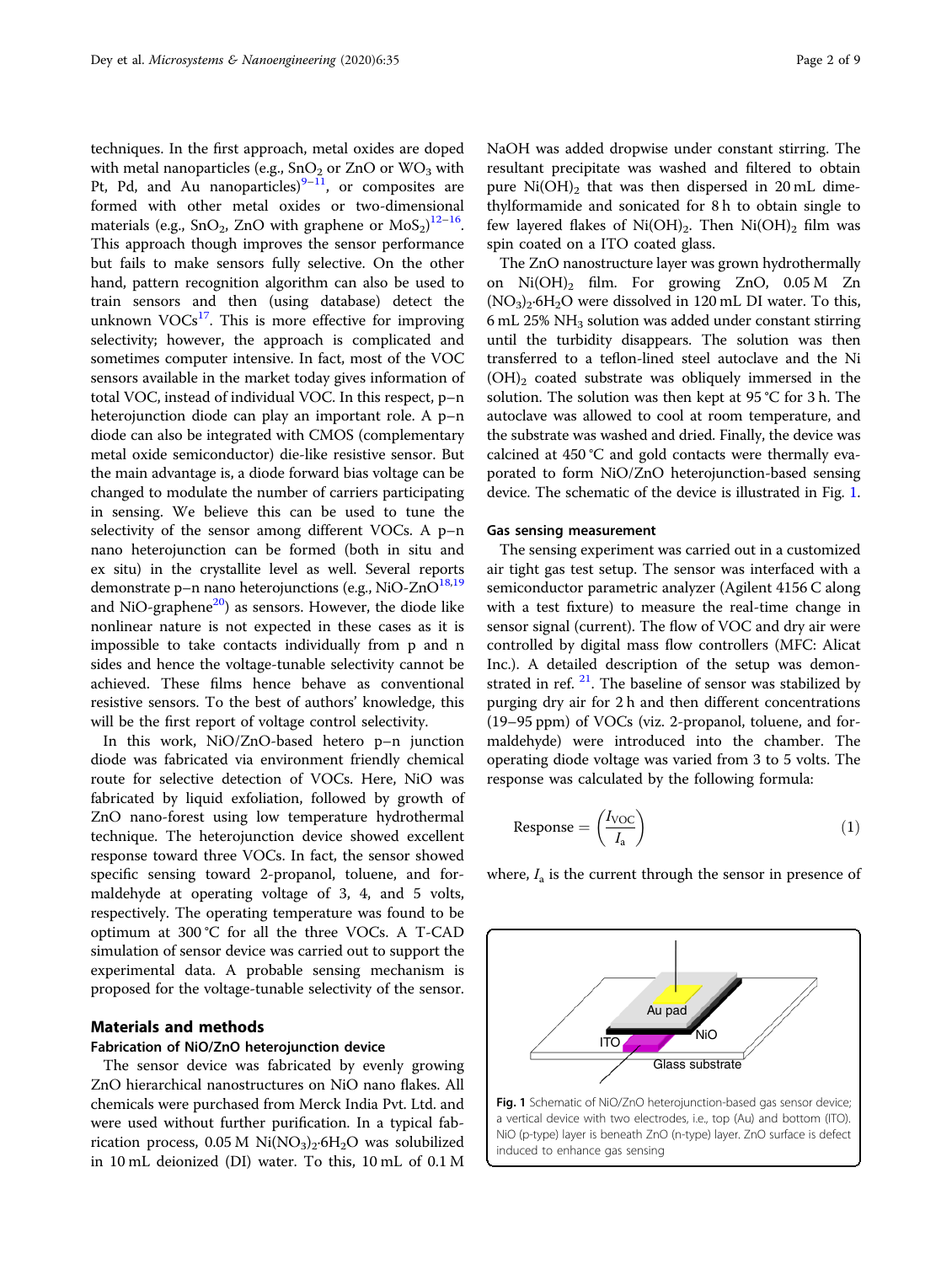

dry air and  $I_{\text{VOC}}$  is the current through the sensor after introduction of VOCs diluted by air.

# Results and discussions

# Sensing device characterization

The phase and crystalinity of the device were performed by X-ray diffraction (XRD; Ultima III, Rigaku X-ray diffractometer; Cu  $K_{\alpha}$  radiation,  $\lambda = 1.5404$  Å). The XRD spectrum shows peaks at 38.12°, 44.35°, 64.62°, and 77.45° corresponding to (111), (200), (220), and (311) of NiO (JCPDS card no. 47-1049) and 31.88°, 34.59°, 36.31°, 47.70°, 56.56°, 62.99°, and 68.13° corresponding to (100), (002), (101), (102), (110), (103), and (112) of hexagonal ZnO (JCPDS card no. 36-1451; shown in Fig. 2a). Absence of any other peaks confirms the formation of pure crystalline phases of NiO and ZnO only.

The morphological study of the prepared device was performed by FESEM imaging (shown in Fig. 2b, c) and elemental composition analysis was done by EDAX (Fig. 2d). Figure 2b shows the formation of the p–n NiO/ZnO heterojunction, while Fig. 2c shows the flower like

morphology of ZnO on flake like NiO nanostructures. The average thickness of both NiO and ZnO layers are  $\sim$ 2 µm. The EDAX analysis shows the existence of Ni, Zn, and O in the nanostructure thereby confirming the elemental composition of the so-formed heterojunction.

## Gas sensing results

The sensor device was exposed to 2-propanol, toluene, and formaldehyde vapors (19 ppm to 95 ppm), respectively. The maximum response was obtained at 300 °C for all three VOCs, hence all the experiments were performed at [3](#page-3-0)00 °C (Fig. 3a). The diode was biased at three different voltages (3, 4, and 5 volts). The sensor showed maximum response toward 2-propanol at 3 V, toluene at  $4V$ , and formaldehyde at  $5V$  (Fig. [3b](#page-3-0)). The sensor was exposed to other VOCs also, but showed specificity of response only to the above three VOCs mentioned at those voltages.

The gas sensor showed excellent response toward three VOCs. The sensor was found to give 19.1 times response with 95 ppm of 2-propanol with response and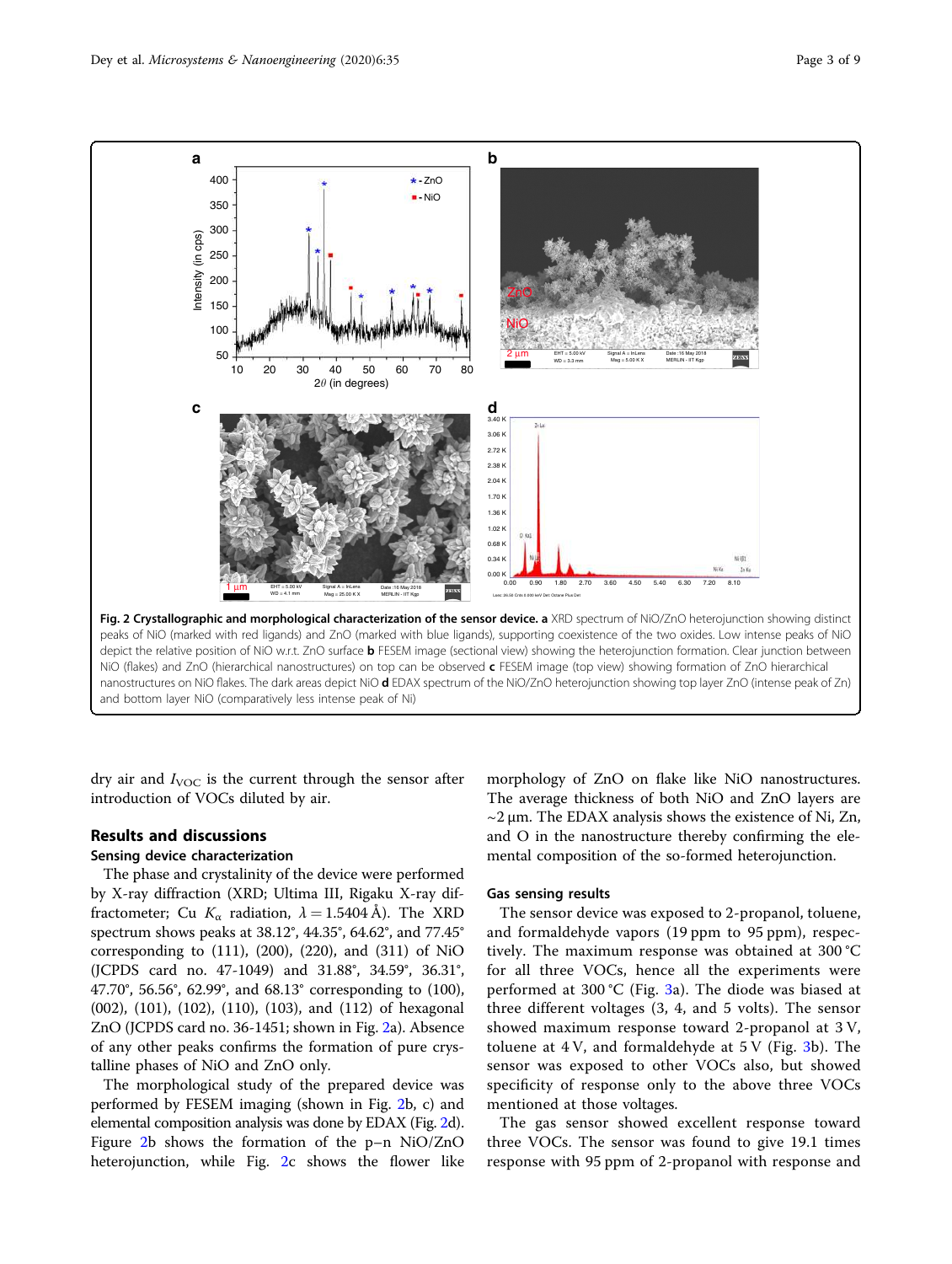<span id="page-3-0"></span>

Fig. 3 Sensor operating parameter optimization. a Temperature profiles for three different VOCs. Only the VOCs with maximum response was chosen. A clear maxima at 300°C can be observed for all the three VOCs. **b** Specificity of sensor device for different VOCs with varying operating voltage (3–5 volts). Clear maximas were observed for three different VOCs at three different forward bias voltage



recovery times of 70 s and 55 s respectively, at an operating voltage of 3 volts (Fig. 4a). When the operating voltage was increased to 4 volts, the device sensed

95 ppm toluene (response 20.1 times) with response and recovery times of 100 s and 60 s respectively (Fig. 4b), while the specificity changed to formaldehyde (response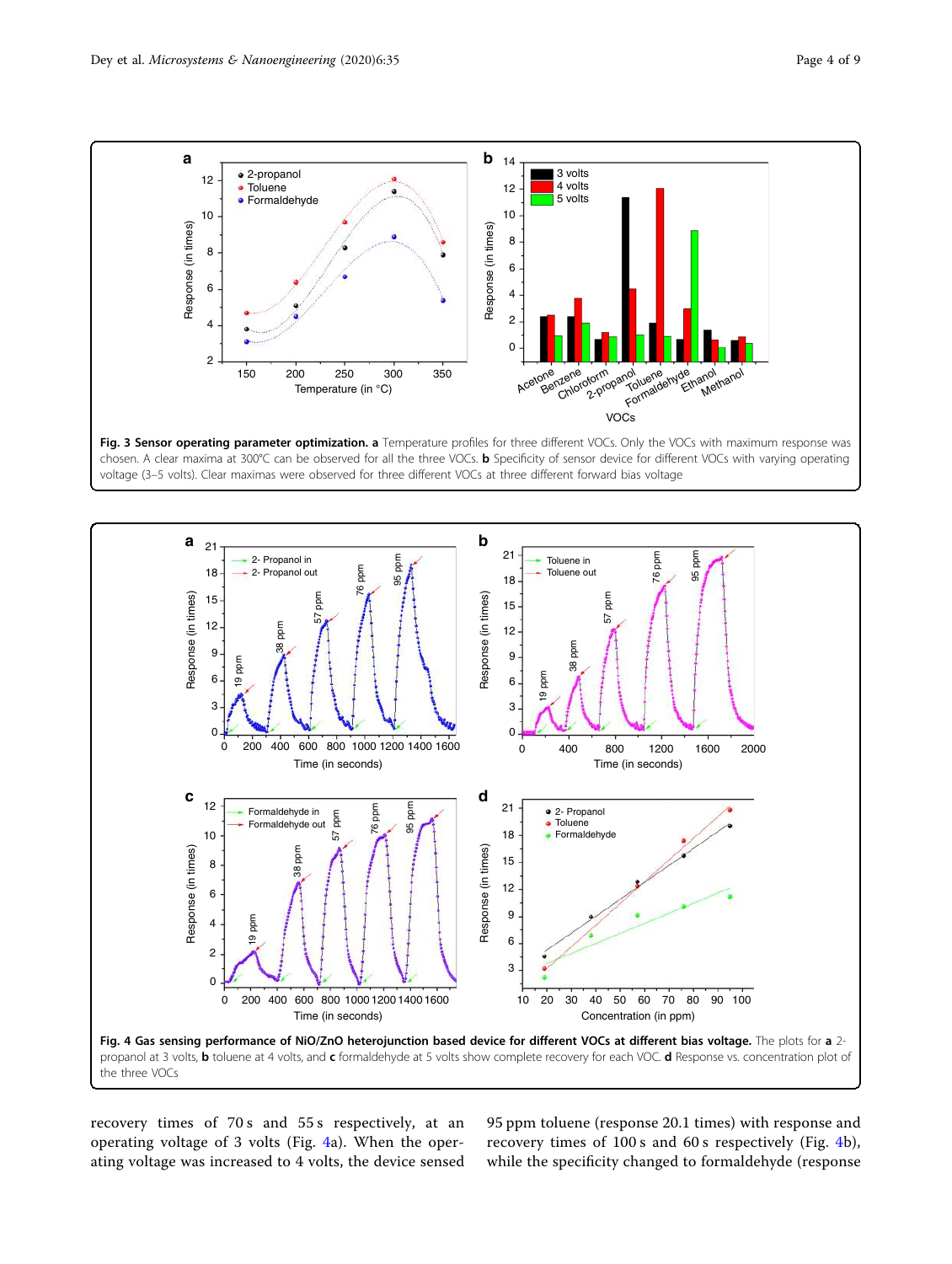

11.2 times) with an operating voltage of 5 volts and response and recovery times of 88 s and 54 s respectively (Fig. [4](#page-3-0)c). The Fig. [4d](#page-3-0) demonstrated the linear nature of the sensor response with respect to change in concentration of VOC vapors.

The limit of detection (LOD) of the sensor for the different VOCs was calculated using the following rela- $\text{tion}^{\text{22,23}}$  $\text{tion}^{\text{22,23}}$  $\text{tion}^{\text{22,23}}$  $\text{tion}^{\text{22,23}}$  $\text{tion}^{\text{22,23}}$ :

$$
LOD = \left(\frac{3\sigma_{\text{noise}}}{s}\right) \tag{2}
$$

where,  $\sigma_{\text{noise}}$  is the standard deviation (root mean square) of noise and s is the slope of the response vs. concentration plot. The calculated value of LOD for the sensor was 710 ppb, 1.92 ppm, and 961 ppb for 2 propanol, toluene, and formaldehyde, respectively.

It was observed that the sensor was selective for 2 propanol over similar alcohols (methanol, ethanol, etc.), which should undergo same oxidation reaction under similar physical conditions. This could be explained on the basis of the electron withdrawing nature (−I effect) of the functional groups. In general, the four functional groups encountered in the present study can be arranged as follows:  $-CHO > -OH > -C_6H_5 > -R$ . Hence, it can be concluded that the the oxygen species requirement by the above groups for any reaction (in this case oxidation) will be more for –CHO (aldehyde group, in this case HCHO) and least for –R (alkyl group, in this case methanol and ethanol). Again, considering electron releasing nature (+I effect) of the alkyl groups, the arrangement would be: 3° >

2° > 1°. 2-Propanol being a 2° alcohol, while methanol and ethanol are 1° alcohols, the oxygen requirements for these structurally different alcohols are not same. 2-Propanol, having a higher +I effect will release less electrons during reaction.

The sensor performance was studied in varying humidity (20–80% RH). It was observed that there was a slight degradation in the sensor response (11.91 times for 2-propanol, 10.46 times for toluene, and 7.23 times for formaldehyde; concentration of all VOCs  $\sim$  57 ppm) with respect to dry VOC vapors (Fig. 5a). The sensor was also stable toward varying ambient temperature (varied from  $25-125$  °C). As the sensor operating temperature was above 200 °C, the effect of ambient temperature could not be identified separately. The sensor was tested for stability as its sensitivity depended on the stability of the thin junction layer. It was found to be stable for 3 weeks (Fig. 5b) without any significant deviation in response.

# Sensing mechanism

The mechanism of tuning selectivity of VOC sensor device by varying bias voltage may be explained as follows:

- (i) The band diagram of NiO/ZnO heterojunction device  $(E_{gNiO} = 3.67 \text{ eV}$ , electron affinity NiO 3.95 eV and  $E_{\text{gZnO}} = 3.24 \text{ eV}$ , electron affinity ZnO 4.35 eV) has been illustrated in Fig. [6.](#page-5-0) From the figure, it was observed that the junction was a broken type (type III) heterojunction where carrier transfer is expected to be more pronounced (compared to if there is a notch present at the junction).
- (ii) It is well known that height of a p–n junction barrier potential can be modulated by applying bias voltage. The barrier height reduces on increasing the forward bias, thereby facilitating more carriers (electrons and holes) to cross the junction. The more the number of carriers crossing the junction, the more will be the carriers need to replenish from the bias voltage to maintain the supply of carriers.
- (iii) The oxygen molecules (present in air) can absorb the conduction band electrons present near the surface. In this case, free electrons near the top surface of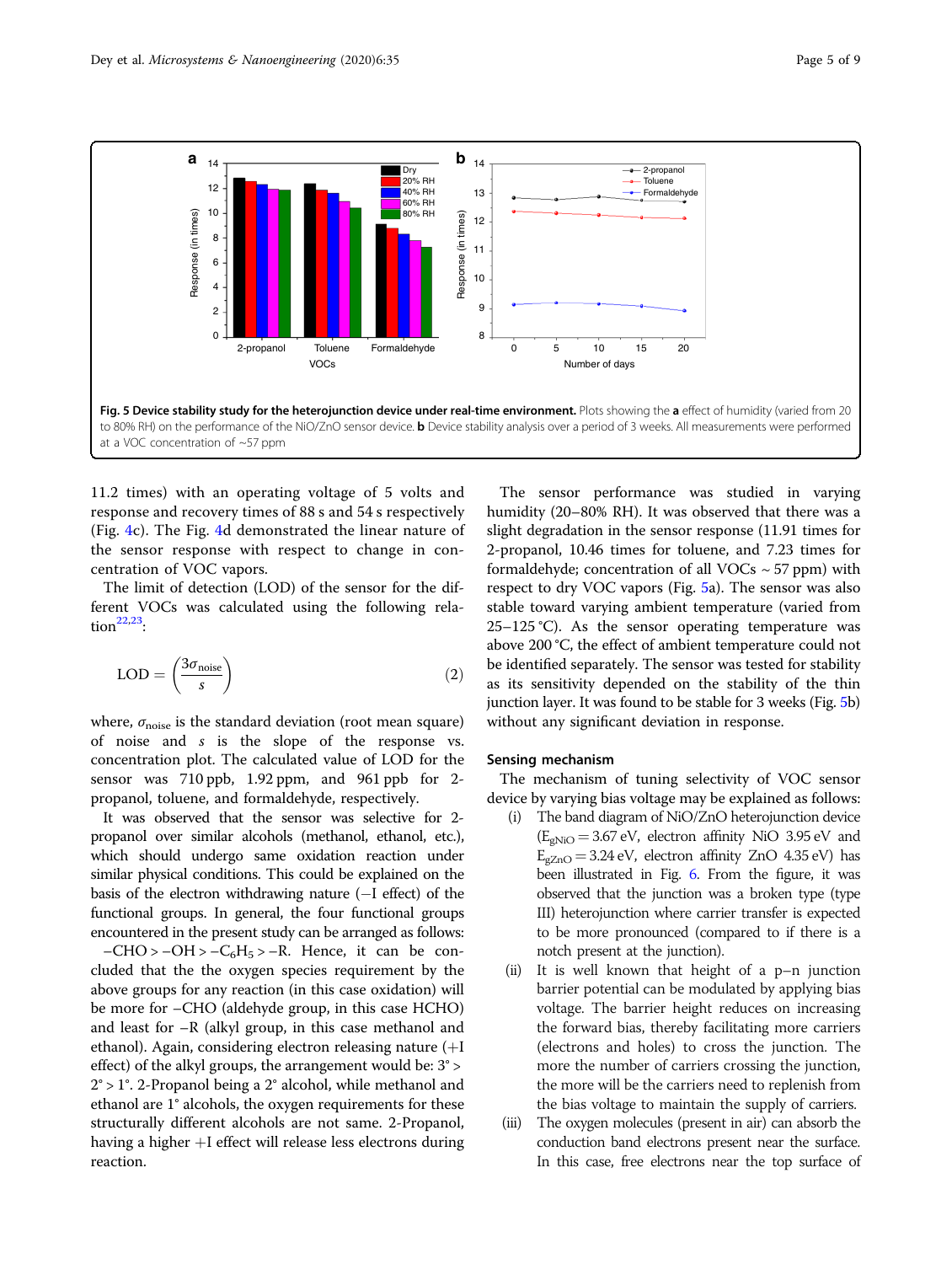

<span id="page-5-0"></span>



ZnO will be absorbed by oxygen forming O<sup>−</sup> . So, if we increase forward bias voltage, there will be more electrons (from the battery −ve terminal) supplied to the ZnO surface, which in turn gives rise to more number of O<sup>−</sup> adsorbates. This can be seen from the experimental plot in Fig. 6b. The I–V characteristics shows much higher diode current in presence of dry N2 (black plot) compared to that in dry air (red plot).

(iv) In order to support the above experimental argument, simulation was carried out of the diode structure by a T-CAD simulation tool (Silvaco). In Fig. 7a, the simulated diode current was plotted against varying surface carrier concentration of ZnO layer for the three supply voltages (3 V, 4 V, and 5 V). It shows that diode current decreases drastically with decrease in surface carrier concentration. Also, the current is higher for larger supply voltage for the same surface carrier concentration. In Fig. 7b, we have plotted the diode current at three voltages in both dry nitrogen and dry air, just to give emphasis in our argument that diode current is greatly suppressed in dry air because of the adsorption of free carriers by oxygen molecules present in dry air. So, it can be concluded that, higher the forward voltage (in dry air) higher will be the O<sup>−</sup> adsorbates present at the ZnO surface. These O<sup>−</sup> will interact with the VOCs and release the trapped electrons (see the equations below in (v)), which in turn will increase the diode currents.

(v) The equations governing the sensing of the three VOCs are as follows: with 2-propanol:  $(CH_3)_2$  –  $CH-OH + O^ \rightarrow$   $(CH_3)_2 - CO + H_2O + 1e^$ with toluene:  $C_7H_8 + 2O^-$  →  $C_7H_6O + 2e^-$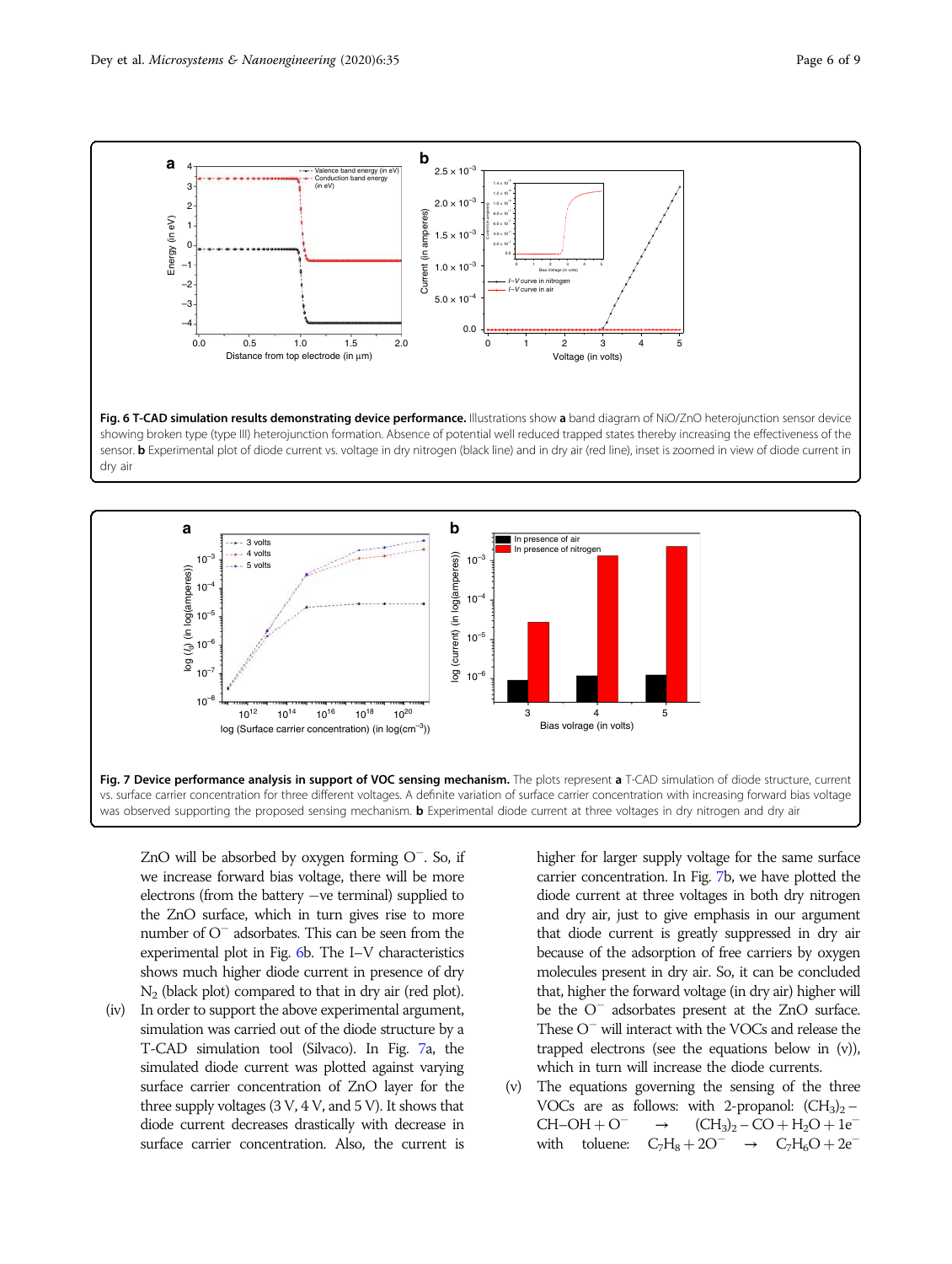<span id="page-6-0"></span>

with formaldehyde:  $HCHO + O^- \rightarrow HCOOH$ 

 $2HCOOH + 2O^- \rightarrow CO_2 + H_2O + 3e^-$ 

Thus, from the above equations, it is clear that the

requirement of oxygen adsorbates (i.e., availability of electron(s) to form O<sup>−</sup> ) increases from 2-propanol to toluene and then highest in case of formaldehyde. This in turn shifts the selectivity from 2-propanol to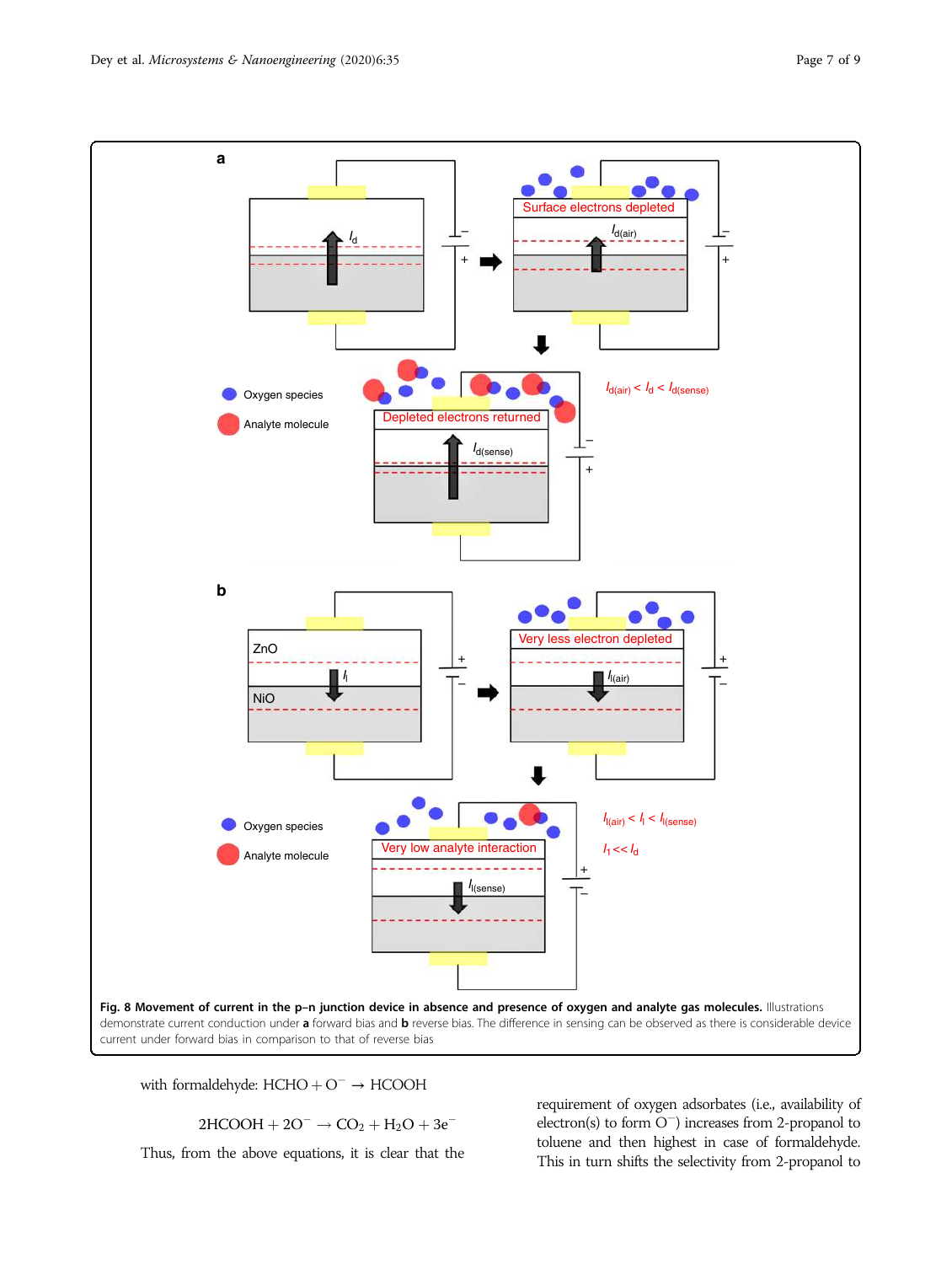<span id="page-7-0"></span>formaldehyde with increase in operating voltage due to the increase in number of available electrons to take part in the sensing. As mentioned before, on introducing the analyte gas (having different oxygen radical requirement), the adsorbed oxygen species get desorbed upon reaction with the analyte thereby repopulating the surface with electrons. As a result, the diode current increases. This is illustrated in Fig. [8a](#page-6-0).

(vi) In reverse bias, the diode current is very low, i.e., diode saturation current. This current is low because of the large depletion region exists at the junction. Now, in presence of VOCs, though electrons will be released by the oxygen adsorbates, but they will fail to cross the junction. Thus, no appreciable response was found in reverse bias case. This is explained schematically in Fig. [8b](#page-6-0).

# Conclusions

Thus, in this work, it was established that it is possible to fabricate a single NiO/ZnO-based vertical heterojunction diode via chemical based, cost-efficient hydrothermal technique that can selectively sense different VOCs by tuning the forward bias voltage (in the nonlinear region). Selective sensing of 2-propanol (19.1 times for 95 ppm with response and recovery times of 70 s and 55 s, respectively, at 3 volts), toluene (20.1 times for 95 ppm with response and recovery times of  $100 s$  and  $60 s$ , respectively, at 4 volts), and formaldehyde (11.2 times for 95 ppm with response and recovery times of 88 s and 54 s, respectively, at 5 volts) was achieved using this device. The sensing mechanism demonstrated that the exponential rise in carrier concentration with increase in bias voltage (resulting in increasing surface carriers) can be related to the type of gas being sensed by the device, as it depends on the electron requirement of the analyte gases. We believe, diode sensor can play an important role to develop selective, highly response VOC sensor in near future thereby eradicating complex structured gas sensor arrays being used commercially nowadays.

#### Acknowledgements

The authors would like to acknowledge Central Research Facility (CRF) of IIT Kharagpur for various characterization support of nanomaterial. S.S would like to acknowledge Department of Science and Technology (DST) for DST Women Scientist Scheme A (WOS-A) for the partial support of this work (project no.— SR/WOS-A/PM-100/2017 (G)). P.K.G. would like to acknowledge the DST, India, and Ministry of Electronics and Information Technology (MeitY) for partial support of the work (Project AQI) under NNETRA.

#### Author details

<sup>1</sup>Department of Electronics & Electrical Communication Engineering, Indian Institute of Technology, Kharagpur 721302, India. <sup>2</sup>Department of Electrical Engineering, National Institute of Technology, Agartala 99046, India. <sup>3</sup>Department of Physics, Indian Institute of Technology, Kharagpur 721302, India. <sup>4</sup>Department of Physics, Belda College, Belda 721424, India. <sup>5</sup>S N Bose National Centre for Basic Sciences, Kolkata 700106, India

#### Author contributions

S.D. designed and performed the research. S.N. assisted in the material synthesis gas sensor measurement. S.S. assisted in sensor result analysis. S.K.R. provided guidance and manuscript preparation. P.K.G. provided overall guidance and wrote the manuscript. All authors discussed the results and have given approval to the final version of the manuscript.

#### Conflict of interest

The authors declare that they have no conflict of interest.

Supplementary information accompanies this paper at [https://doi.org/](https://doi.org/10.1038/s41378-020-0139-1) [10.1038/s41378-020-0139-1.](https://doi.org/10.1038/s41378-020-0139-1)

Received: 25 August 2019 Revised: 27 December 2019 Accepted: 2 January 2020

Published online: 01 June 2020

#### References

- 1. Lucattini, L. et al. A review of semi-volatile organic compounds (SVOCs) in the indoor environment: occurrence in consumer products, indoor air and dust. Chemosphere 201, 466–482 (2018).
- Śmiełowska, M., Marć, M. & Zabiegała, B. Indoor air quality in public utility environments-a review. Environ. Sci. Pollut. Res. 24, 11166–11176 (2017).
- 3. Mujan, I., Anđelković, A. S., Munćan, V., Kljajić, M. & Ružić, D. Influence of indoor environmental quality on human health and productivity - a review. J. Clean. Prod. 217, 646–657 (2019).
- 4. Marć, M., Śmiełowska, M., Namieśnik, J. & Zabiegała, B. Indoor air quality of everyday use spaces dedicated to specific purposes—a review. Environ. Sci. Pollut. Res. 25, 2065–2082 (2018).
- 5. Ahmed, F. et al. Impact of household air pollution on human health: source identification and systematic management approach. SN Appl. Sci. 1, 418  $(2019)$
- 6. Mirzaei, A., Leonardi, S. G. & Neri, G. Detection of hazardous volatile organic compounds (VOCs) by metal oxide nanostructures-based gas sensors: a review. Ceram. Int. 42, 15119–15141 (2016).
- 7. Hasegawa, Y., Spetz, A. L. & Puglisi, D. 1–4 (IEEE).
- 8. Gwanpua, S. G., Jabbar, A., Tongonya, J., Nicholson, S. & East, A. R. Measuring ethylene in postharvest biology research using the laser-based ETD-300 ethylene detector. Plant Methods 14, 105 (2018).
- 9. Tomer, V. K., Malik, R., Chaudhary, V., Baruah, A. & Kienle, L. in Noble Metal-Metal Oxide Hybrid Nanoparticles (eds Mohapatra, S., Nguyen, T. A., & Nguyen-Tri, P.) 283–302 (Woodhead Publishing, 2019).
- 10. Patil, Y. S., Charpe, S., Raghuvanshi, F. C. & Muhammad, R. In Proceedings of International Conference on Intelligent Manufacturing and Automation (eds Vasudevan, H., Kottur, V. K. N. & Raina, A. A.) 369–378 (Springer, Singapore, 2018).
- 11. Yi, S. Y. et al. Morphological evolution induced through a heterojunction of Wdecorated NiO nanoigloos: synergistic effect on high-performance gas sensors. ACS Appl. Mater. Interfaces 11, 7529–7538 (2019).
- 12. Saravanan, A., Huang, B.-R., Chu, J. P., Prasannan, A. & Tsai, H.-C. Interface engineering of ultrananocrystalline diamond/MoS<sub>2</sub>-ZnO heterostructures and its highly enhanced hydrogen gas sensing properties. Sens. Actuators B Chem. 292, 70–79 (2019).
- 13. Cheng, M. et al. Highly sensitive sensors based on quasi-2D rGO/SnS<sub>2</sub> hybrid for rapid detection of  $NO<sub>2</sub>$  gas. Sens. Actuators B Chem. 291, 216–225 (2019).
- 14. Ghosh, R., Nayak, A. K., Santra, S., Pradhan, D. & Guha, P. K. Enhanced ammonia sensing at room temperature with reduced graphene oxide/tin oxide hybrid films. RSC Adv. 5, 50165–50173 (2015).
- 15. Burman, D., Choudhary, D. S. & Guha, P. K. ZnO/MoS2-based enhanced humidity sensor prototype with android app interface for mobile platform. IEEE Sens. J. 19, 3993-3999 (2019).
- 16. Niu, G. et al. NiO nanoparticle-decorated SnO2 nanosheets for ethanol sensing with enhanced moisture resistance. Microsyst. Nanoeng. 5, 21 (2019).
- 17. Dey, S., Santra, S., Ray, S. K. & Guha, P. K. Coral-like Cu<sub>x</sub>Ni<sub>(1-x)</sub>O-based resistive sensor for humidity and VOC detection. IEEE Sens. J. 18, 6078–6084 (2018).